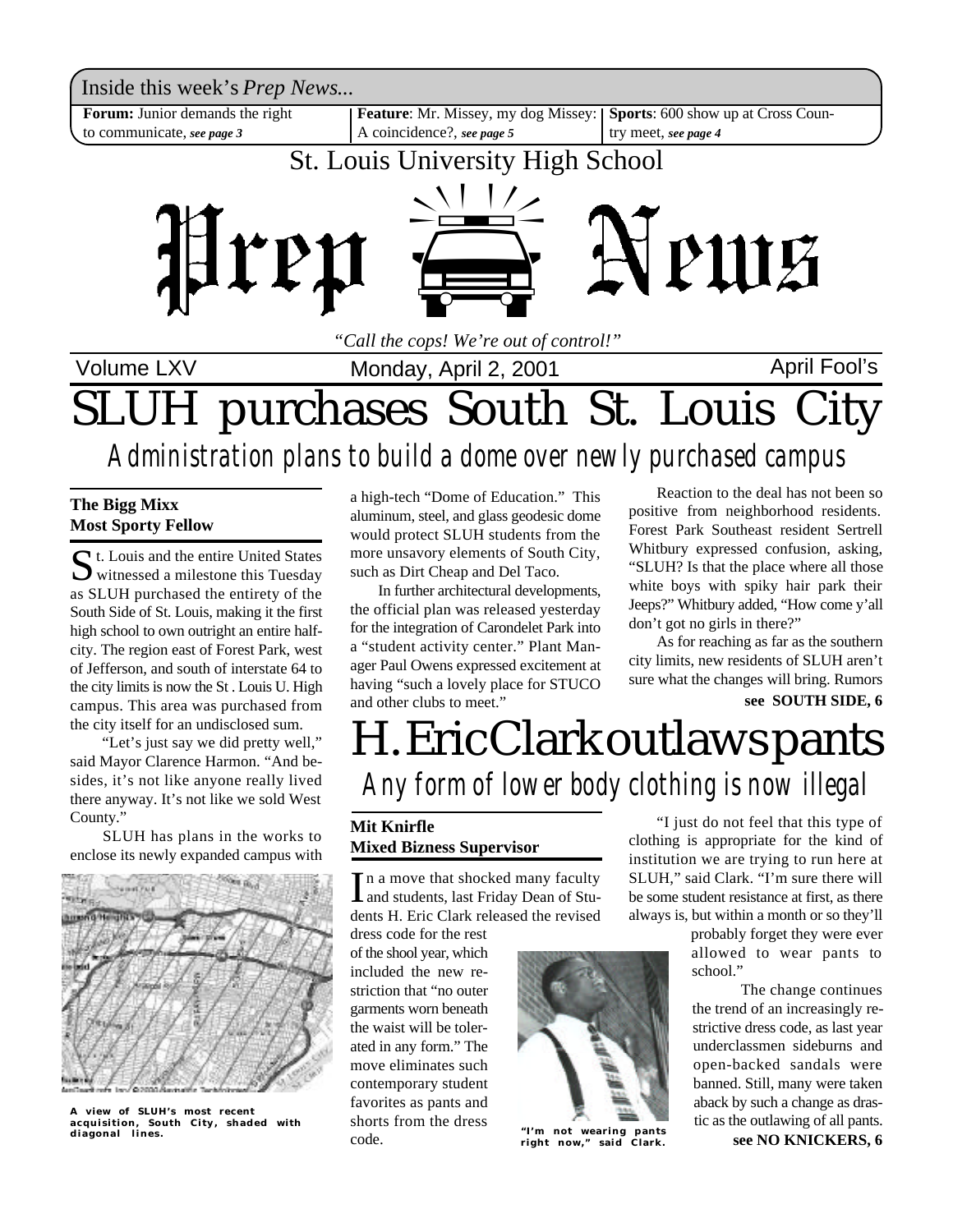## Mission Statement returned with grade of C+/B-

### *Administration dismayed at low grade, unintelligible margin comments*

#### **Timel Frink Prize Fighter**

In a move that left school administra-<br>tors visibly upset and undermined in n a move that left school administraself-confidence, last Friday the English department returned the school's mission statement with a grade of  $C+/B-$ . The three paragraph essay was scrawled rudely with red ink, and illegible paragraphs of comments from nearly every English teacher filled the margins of the work.

"I...I still can't believe this," said President Paul Sheridan,S.J. "We worked so hard, for so long on this, and I thought we had a really good grasp ofthe material. I just don't understand."

The English department, meanwhile, was eager to explain their grading system

and why they thought the piece warranted such a low grade.

"They certainly can turn a flowery phrase, but where are their concrete examples?," asked teacher Rich Moran. "For example, look at the phrase 'their personal competence.' They've got the form, but they simply missed the substance."

Tim Curdt continued, with the aid of excited hand gestures, "You guys, we've got some serious work to do. I mean, the AP test is in, like, a month, and you're still turning out stuff like this? I saw hanging participles, split infinitives, *and* vague antecedents."

School administrators were as baffled by the comments which accompanied the statement as they were by the low grade.

"Look at this here. What does this

say?," asked Principal Robert Bannister angrily, indicating a sentence scrawled along the margin. "Tako salad... telephone in the mumbo brike...brikev.. brikey...what the..?!"

Dean of Students H. Eric Clark was disappointed to see one phrase completely scratched out. The Statement's phrase "critical mind and compassionate heart" was covered through and through with red ink, with a note in the margin apparently reading "marf coarser extrude." "I really liked that part," moaned Clark, who apparently had written that particular phrase himself. "I don't see why they took it out."



# Clark stripped of right to "LKNGD" license plate

### **Rehgallag Ztrab Battery Noises**

This Sunday, SLUH lost a piece of<br>what makes it special . Sadly, Dean his Sunday, SLUH lost a piece of of Students H. Eric Clark was forced to surrender his famous "LKNGD" license plate after the loss of many of his most cool articles of clothing.

Upon returning with his wife from a spring break vacation in Costa Rica, Clark was greatly dismayed to learn that his luggage had been accidentally destroyed by an automatic bag-handling machine. Although refunded by United Airlines, his traditional choice for flights to Central and South America, Clark was visibly upset at the loss of his clothing, shoes, jewelry and other personal items.

However, that was not the end of Clark's troubles on this trip. As he returned to long-term parking at Lambert International Airport,he found his black

Chevrolet Blazer no longer sporting the liscense plate "LKNGD," instead bearing the boring designation "966 FRV."

"LKNGD," although jokingly claimed by Clark himself to stand for "liking God" is clearly a shortened form of "looking good," which Clark definitely was, until the loss of his wardrobe. Missouri State Highway Patrolman Wendell Holmes was eager to comment on the LKNGD situation.

"We had to revoke Eric's priveleges to 'LKNGD' because he was no longer meeting the requirements for the plate. This is a highly desired liscense plate, and we can't have someone using it who isn't 'looking good.'"

 Longtime Department of Motor Vehicles employee Emily Vempers was sad to see Clark lose his claim. "He was the best-looking of all the 'LKNGD' owners," Vempers reminisced,"what with his

impeccably tailored suits, stylish jewelry, and fancy shoes. And I guess the dream is **The graded Statement.**

over." Vempers then wiped a single tear from her eye. Clark, although looking out of char-

acter in a poorly fitting borrowed pair of yellowish khakis and a stained button-up shirt that he hasn't worn since 1988, is determined to regain the right to "LKNGD." "I hope to first graduate from the standard government-issue plate to "ULUVME"(you love me) or maybe even "HTSTUFF" (hot stuff), after which I will obtain "2COOL4U"(too cool for you) and then finally "LKNGD."

The SLUH community has come together in a typical show of solidarity and started a scholarship fund for the purchase of Ralph Lauren three-piece suits with suspenders, gold and platinum necklaces and rings, and alligator-skin buckle shoes.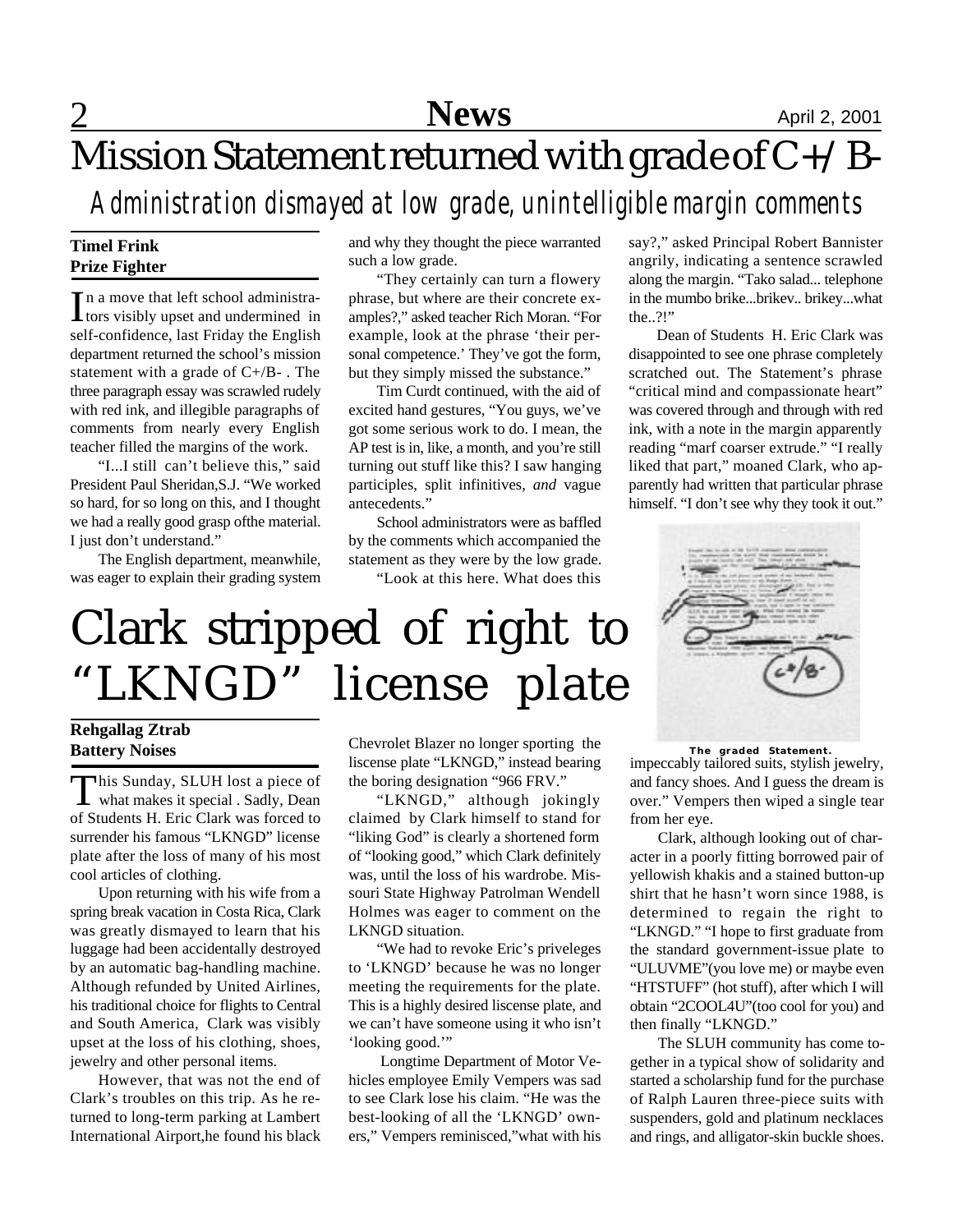### $\text{B}\left(\text{A}\right)$  2, 2001 **Editorial** 3 Junior demands the right to communicate LETTERS TO THE EDITOR

#### To the *Prep News*:

I would like to talk to the SLUH community about communication. Yes, communication. One would think communication would be a priority of the faculty and staff. They always talk about communicating, yet they oppress our rights. Let me start at

the beginning. I went to my local digital communications store yesterday and purchased a brand new cellular telephone. This Ericsson R380 was the top-of-the-line model. It has e-mail, Smartphone technology, and a personal digital assistant program. As the salesman said, it is the ultimate tool of communication. I couldn't wait to bring it to school to

show my friends (it fits so nicely in the cell phone mesh pocket of my backpack).

Anyway, as I was driving east to school in my Range Rover, I remembered reading in the Parent-Student Handbook that cell phones are discouraged at SLUH. That is when I began to be outraged. I was so furious I nearly hit one of the many deer that frequent my neighborhood. I thought about this outrageous hypocrisy for a long time (I timed myself on my new Timex Internet Messenger watch) and I came to one conclusion: SLUH

has a grave moral problem. When God created the human race, He meant for them to maintain contact with each other through communication. SLUH proudly would agree with that statement.

Yet, they will not encourage the use of cellular telephones? Even my telephone, the highest advancement of communication



**The Ericsson R380, a discouraged tool of communication.**

technology that we have created, is discouraged. It is almost as though SLUH is making a statement against evolution! These tools are the most highly evolved forms of human communication, and yet they are discouraged. What is next? Will we no longer be taught that we descend from monkeys? Will creationism de-

velop in communications as well? The human being is morally deserving of the chance to communicate with others of its kind.

This issue does not apply solely to telephones. Pagers and other devices are just as essential to expressing our humanity as it was made by God. Simply put, if my friends and I are not allowed to make free and open use of our Nokia 8890 telephones, Motorola Talkabout T900 pagers, and Palm m505 organizers, it is in essence a blasphemy against our human nature. Anonymous '02

### Sophomore humbly proposes solution to drug problem

Dear *Prep News* Editors,

It has come to my attention recently that some of our very own students have been accused and even proven to be supposed "drug dealers" and "drug users." Now, this shocks and dismays me, as I previously thought that SLUH was a place where this type of thing did not happen. I had heard unsubstantiated rumors of drug use at other schools, even other private schools, but SLUH? Certainly not. However, I dabble in merely stating the already too-well-known problem, when what I truly intend to do is present an ever-simple, yet brilliantly clever, solution to this vile and disreputable practice.

My proposal is that anyone who is known to be or suspected of using drugs, selling drugs, or even having heard of drugs should be turned in to the proper authorities, which, in this case, is our administration. Then following a "seeding" process similar to the NCAA basketball tournament, the 64 top-rated drug offenders at SLUH would be subjected to a multi-round medieval joust. Yes, a joust. Each participant will be given a steed of equal measure, and their lances will be crafted of the same materials, but they must joust. Since the nature of this tournament allows for only one winner (and survivor for that matter), the winner will not only be allowed to continue on as a SLUH student, but he will be rewarded with a starting position on both our football and basketball teams.

I have floated this idea around to several of my colleagues, and to be honest, I have been met with some skepticism. Frequent questions include: "How does this actually help the drug problem?" and "Why a joust?" I will answer these foolish queries now.

From a purely statistical standpoint, there will be 63 fewer druggies at SLUH following the tournament. This dramatically decreases the chance of other members of our community falling into the dark and hopeless tunnel of drug use. Also, everyone loves a good joust. We could sell tickets to the joust, and use the profits to fund anti-drug programs such as D.A.R.E.

To answer the other question, jousts are plain, honest, safe fun. In short, every red-blooded American loves a joust. Plus, jousts appeal to our sense of tradition, something we hold very dear here at SLUH.

So give the druggies a joust, and cleanse our sacred hallways of this wretched problem forever.

Anonymous, '03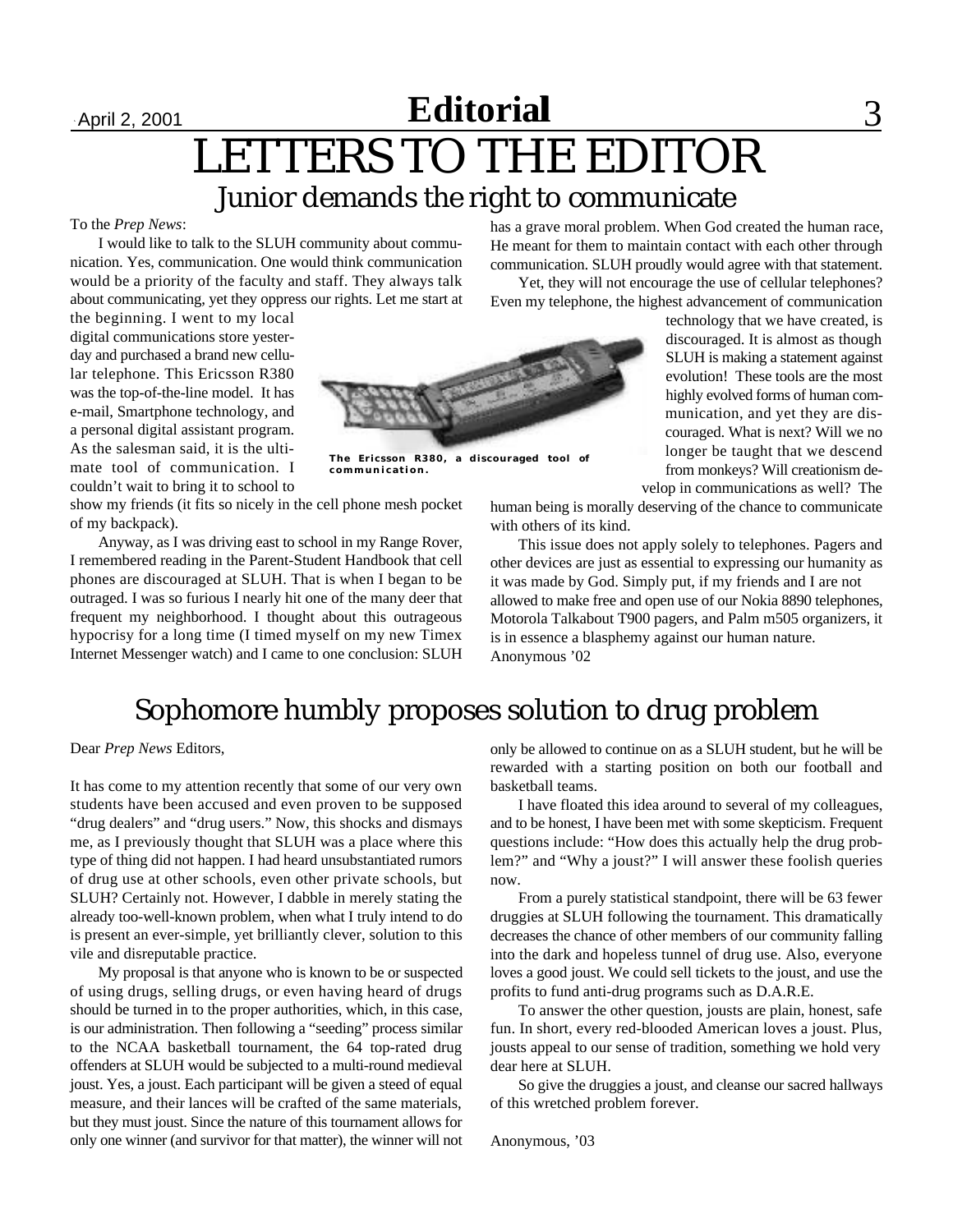## 4 **Bananas, unite!** April 2, 2001

### Cross Country stuns with attendance *Over 600 flood course, shock team with deafening support*

#### **Snivlius Maximus Manatee Rodeo Star**

Let fall, the cross country team fin-<br>ished another fine season, but someast fall, the cross country team finthing set this year apart from all the others. Even though this year was marred by injuries resulting from dingo attacks and other strange incidents, it was spectacular if only for its crowd support. Yes you read that correctly; the fans really showed up for this season.

Sports commissioner Paddy Kelleher said of the meet, "We would have liked to have a few more fans show up, but what can you say? It was 9 A.M on a Saturday, and honestly, who wants to miss Voltron?"

The fan support really seemed to lift the Harrierbills, as they ran away with a spectacular third place finish. The team was paced by Tipper "Tipper" O'Brien, Dave "B.A." Godar, and Ryan "NightTrain" Hatch.

O'Brien commented, "I looked to my left, and all I saw was a lot of people wearing blue. I thought there must have been some kind of parade, but then I realized that they were there for us."

The roughly fifty person crowd was nothing new to the XC team this season, as most of the fans present have been supporting the team all year long. They call themselves "Linhares' Legions," and rouse themselves at the crack of dawn each weekend so they can stake out the best cheering sections along the 3.1 mile course.

Legionaire Matt Snively said, "I've

been to every meet this season, just like I told the guys I would, and it's been a blast. There's nothing like waking up with the sun after going to an ACES mixer the night before. It's almost a religious experience."

The Sectional meet, held at Sioux Passage, promised to be one of the rowdi-

est escapades in years, and it delivered on this promise. When over 600 SLUH students showed up in the pouring rain to watch the team run, bleachers had to be brought in to accomodate everyone.

Head coach Jim Linhares said, "It's just fantastic to see all this support. The guys really deserve it, as they work hard all season. It's great to have all these people see the fruits of their labor." In a later pep talk, he added, "We gonna have a barn burnin', boys! It's time to break through the wall!"

After the bleachers were moved into place, the race began, and much of the SLUH crowd attempted to follow the en-



**An exceptionally ravenous fans.**

tire race, running with the competitors.

English teacher Steve Missey was one of these running hopefuls, and he

> commented on the extravaganza, saying, "I guess those guys train for a reason. They're really fast. I thought I would be able to keep up for at least a mile, but after somebody spiked me at the beginning, I was out of it."

> Fueled by the huge crowd, the team ran away with the title. They were led by the Leinauer brothers, Dan "I'm Older," and Pat "I'm Better."

> Dan Leinauer said of

the race, "We ran really well, but if Pat didn't trip me at the line I would've beat him so bad."

On a side note, attendance at Friday night football games has been dismal this season. Even after a rousing 49-42 effort fell short to CBC, leaving the SLUH football record at 1-7, students expressed apathy towards the team.

Junior Paul Embree commented, "I mean, why would I waste a Friday night watching our football team get beat like an unwanted mule? (read: get beat again) I need to get to bed early on Friday so I can wake up early and make it to the JV Cross Country meet."

## Polobills make nicknames fun again

### **Romeo Rosario Impromptu Harbinger**

L ong in the history of mankind, humans have found themselves in awe of the prowess the human body. One sport stands out as a shining example of the lengths that the human body can achieve. All men stand as testimony to the greatness of this sport, and as it towers over all others, we stand in its shadow or greatness. This sport, as everyone knows, is

billiards. But running a close second is water polo.

This year the water polo team struggled to maintain its excellency as the swimming season loomed in the horizon. Lead by the power and finesse of Nick "Doritos and Cherry Pepsi" Crow, Jason "I am the best" Jacobi, and Dan "Checking line" Klein, this year's team managed to carry itself into the finals of the state championship. As much as they tried, the efforts fell short in the state finals as

Kevin "I'm Always Right" Rose was ejected from the game for flagrant and repeated cursing. One saving point was that Zach "I play the guitar" Hartwig and Charlie "Matzo" Maitz managed to throw the little yellow ball past the guy in front of that big net, which we at *Prep News* think counts for a field goal.

During the season however, the team managed much more success on the field, er pool. Don "East Side" Despain was out **see NICKNAMES, page 6**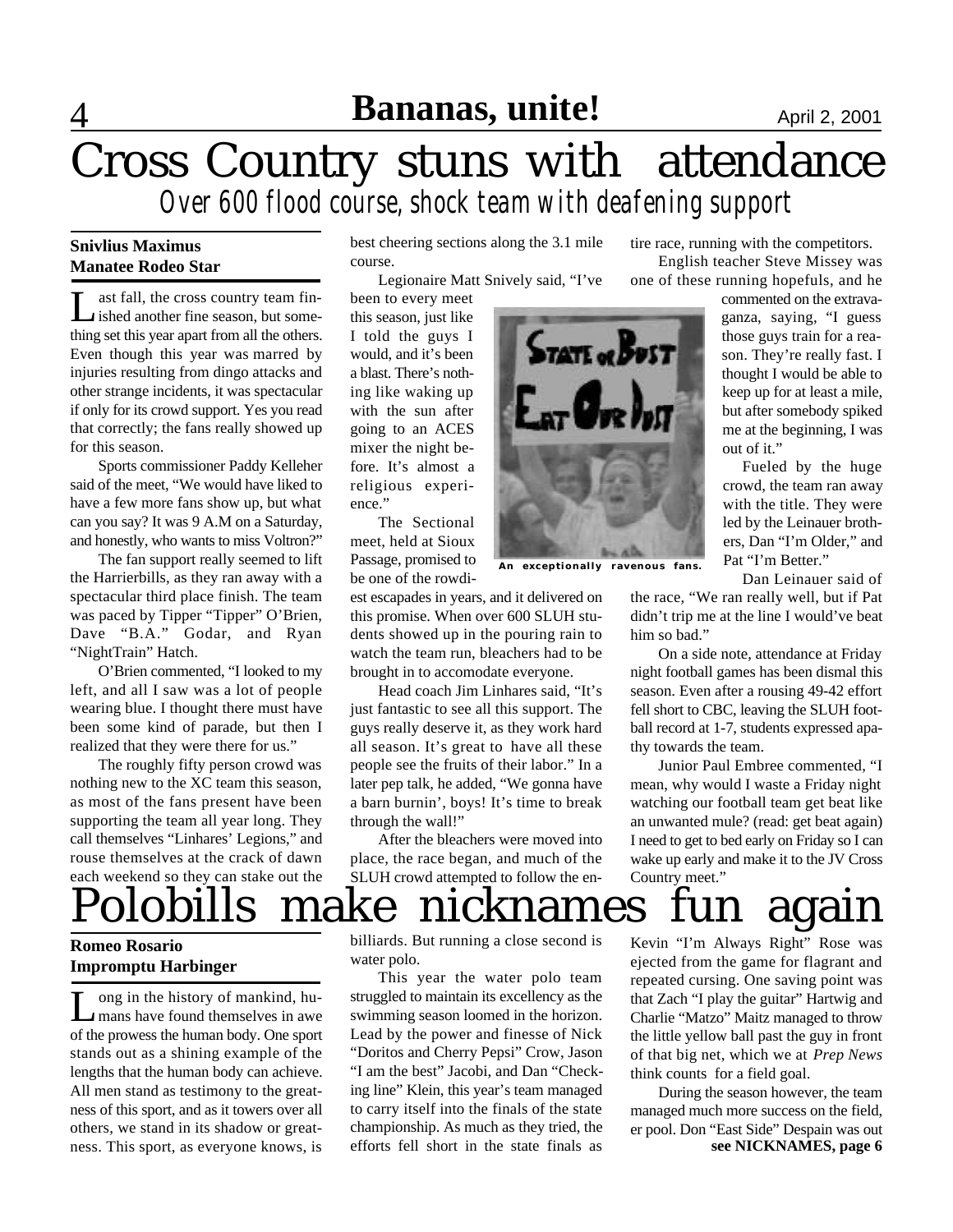### April 2, 2001 **Feature!** September 2001 Mr. Missey and my dog, Missey *They share the same name. Just a coincidence? I think not.* **Feature Feature!**

#### **Jeff Dueker Duek University Hard Core Staff**

A hot morsel of gossip has been circling around the halls of SLUH, a possible shred of evidence that may finally link the family trees of English teacher Steve Missey and my adorable, fluffy puppy dog Missey. Each lineage has been traced back four generations, with each ending very obscurely with a branch in

19th century England. These mysterious endings have for many years been speculated over as the possible link between the two Misseys, but it wasn't until Mrs. Tinkwhipple phoned me directly about a month ago that turned this rumor into a full fledged investigation.

Tinkwhipple, aged 81 and a resident of Langchester, England, responded to an advertisement in her local paper



about a substantial cash award granted to anyone with any information regarding a Missey or documents relating to the Misseys. This ad was part of the extensive effort made by the Search for the Misseys Research Collaboration, an organization spanning four continents and funded privately with billions of dollars, totally dedicated to finding Misseys worldwide for the general advancement of knowledge and benefit of society. Described by most CEOs as "the most noble organization I have ever contributed to," the Collaboration has managed through testimonies much like this one to put down any speculation of their organization being "fake," "non-existent," or "a total tax writeoff scam that any idiot with half a brain could easily expose even if he has spent three-quarters of his life in a large box."

 Our gracious thanks to the Collaboration for turning up Mrs. Tinkwhipple, this straw that broke the camel's back in this Missey family fiasco.

And so I departed for Langchester, a town technically in Wales, but no one really knows where anything really is in England anyhow. Mrs.Tinkwhipple was a very kind, lovely woman, and in her quaint kitchen she proceeded to tell me the vital information I had traveled overseas for.

"I remember grandmother tittle-tattle about some chap she worked for named Sir Edmund Missey, Earl of Langchester, having some sort of tragic mishap that everyone tried to keep hush-hush you know," said Mrs. Tinkwhipple, adding, "Some discussion slipped into tea-time chit-chat at that time, but no one really saw or heard of the Earl after the, well, supposed incident."

She added that she did not know what this incident was and that her grandmother was terribly reluctant to speak about anything further in that matter.

When I inquired about anything that her grandmother could have given her or shown her about this Earl, she quickly produced an address and safe key, the address being the location of the late



**My dog Missey. English teacher Steve Missey.**

promised to her in the ad.

I quickly left bound for the castle, and strangely enough I was the last person to see Mrs. Tinkwhipple alive. The day after I reported her statements to the Collaboration, I read about Mrs. Tinkwhipple's death in the paper supposedly at the hands of Tony the Meathook. Mr. Meathook is a respected Sicilian member of the Collaboration, and thus cannot actually be responsible for the events surrounding Mrs. Tinkwhipple and testifying that he was only "delivering her payment on behalf of the Collaboration."

With excitement I moved on to Castle Langchester high upon the mount of the same name. I soon found the safe behind the old Earl's long forgotten desk and found a letter written by a Doctor Charles Shipston, with the following content scribbled upon it.

*5/23/45 Patient: Sir Edmund Missey, Earl of Langchester. "I was sent for by Sir Missey with terrible urgency and when I arrived I had found that the Earl had whacked his own jolly good foot off in what he called a "rather wicked match of cricket." He gave me what I thought were clear instructions, but being both hard of hearing and rather unintelligent I attached his severed foot to the head his Great Dane Miser. He was rather upset about the whole mix-up and such, and when I told him the procedure was irreversible, he got down right nippy with me. An honest mistake I explained and thought he understood, but I noticed that my tea that afternoon at his castle was a bit sour. Quite a disrespectful thing for him to do to me over such a trivial matter,* **see THE MISSEY PROJECT, 6**

Earl's Castle on top of Langchester Mount and the safe key for a safe in the Earl's office. Amazed and excited, I proceeded to thank Mrs. Tinkwhipple extensively, but when I asked about the circumstances in which she or her grandmother came across these coveted artifacts, she frankly told me to "shut the bloody hole on my face" and then demanded her 500 million pound reward